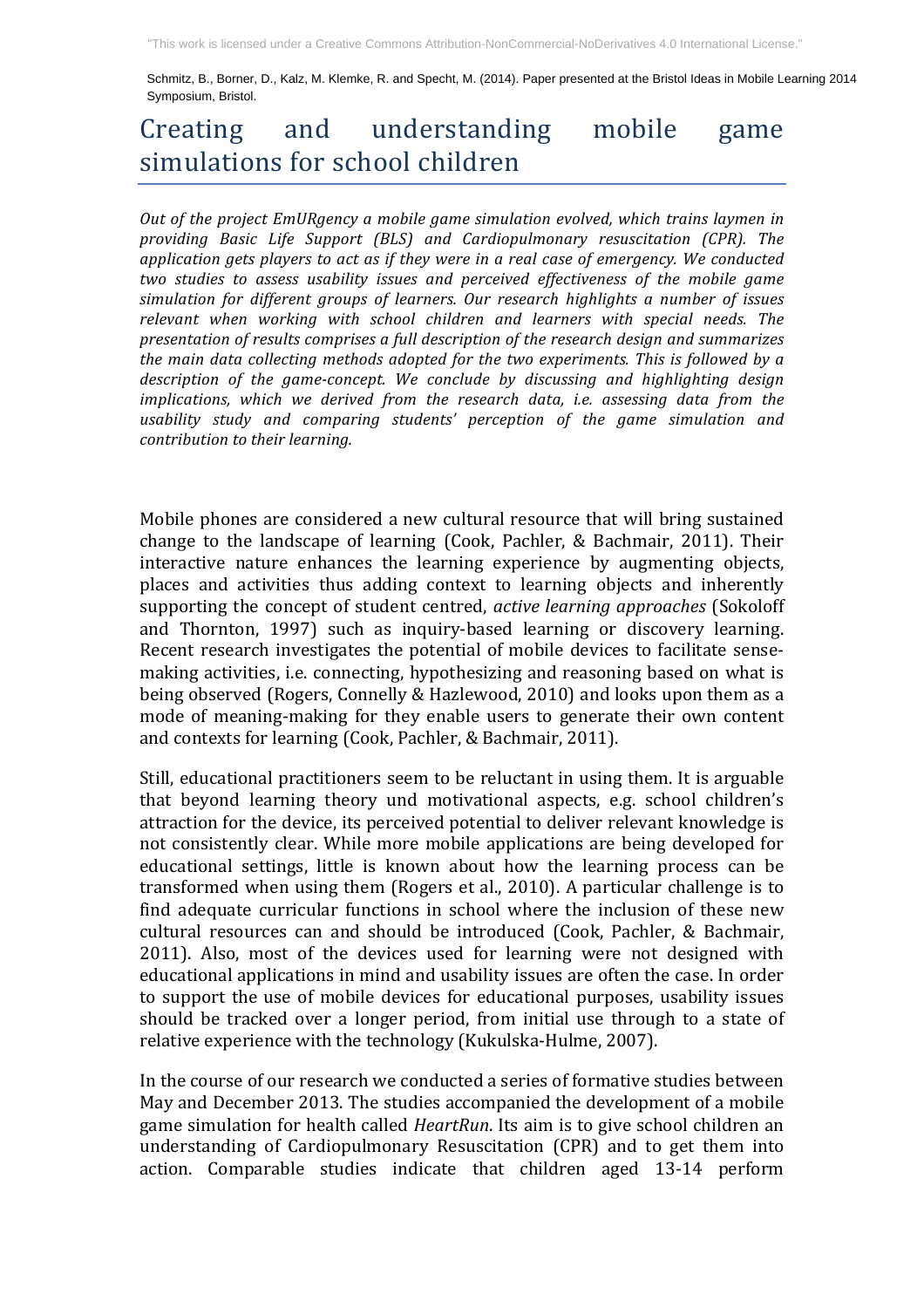compressions as well as adults (Jones et al. 2007). Addressing school children is regarded one toehold to enlarge the target group for CPR training activities. Organizations such as the American Heart Association expect that in the long run, mandatory training of schoolchildren at regular intervals will increase the number of trained adults (Cave et al. 2011) and will raise awareness, interest and sense of importance of actions in out of hospital cardiac arrest for example (Plant and Taylor, 2013).

Plant and Taylor (2013) in their review point out diverse methods of first aid training that have been successful with children. They state that especially the use of "virtual worlds and multiplayer online simulation could be an attractive training and/or retention tool to use in this age group" [p. 3]. Building on this evidence, we set up the mobile game simulation *HeartRun*. It uses smartphones as a location-based gaming platform to enable an authentic, simulation like environment. Based on different roles it prompts learners to help the victim or to get an AED device in order to help. Using mobile phones allows us to augment the situation with location dependent information as well as instructive, situation-dependent educational materials, to structure the process by sending out notifications and to record user behaviour, which can be reused for later reflection and feedback sessions.

With this paper we present the findings from two studies on the use of *HeartRun*. The purpose of our studies was to gather both numerical and qualitative data on the perception of the mobile game simulation and usability issues. Of particular interest was the issue of matching the intellectual level of tasks with the cognitive capacities of the learners. A total of 70 children played the game simulation. The group comprised regular learners and learners with special educational needs (SEN). For the data collection we used videos and field notes of researchers' observations and conversations with participants during the activities, focus groups to obtain information on how learners think or feel about the game simulation after the activity as well as a standardized questionnaire based on the System Usability Scale (SUS) to evaluate usability and learnability issues. The activity involved  $(a)$  an introduction phase where players were presented a short introduction to the game, e.g. how to read QR codes with a telephone and (b) the game phase with pupils playing *HeartRun* in teams of two.

From the gaming sessions it showed that mobile devices can effectively support real-life activities and facilitate the switching between such activities and tasks on the mobile, which is substantiated by connatural research (Rogers et al., 2010). Learners with special needs highly valued the application, even though the handling was hampered and more difficult for them. What proved to be essential for them were the activity elements, the content and its relevance to real-life situations.

**Acknowledgement.** This research was financed by the European Regional Development Fund (ERDF), regions of the Euregio Meuse-Rhine and the participating institutions under the INTERREG IVa program (EMR.INT4-1.2.-2011-04/070, http://www.emurgency.eu).